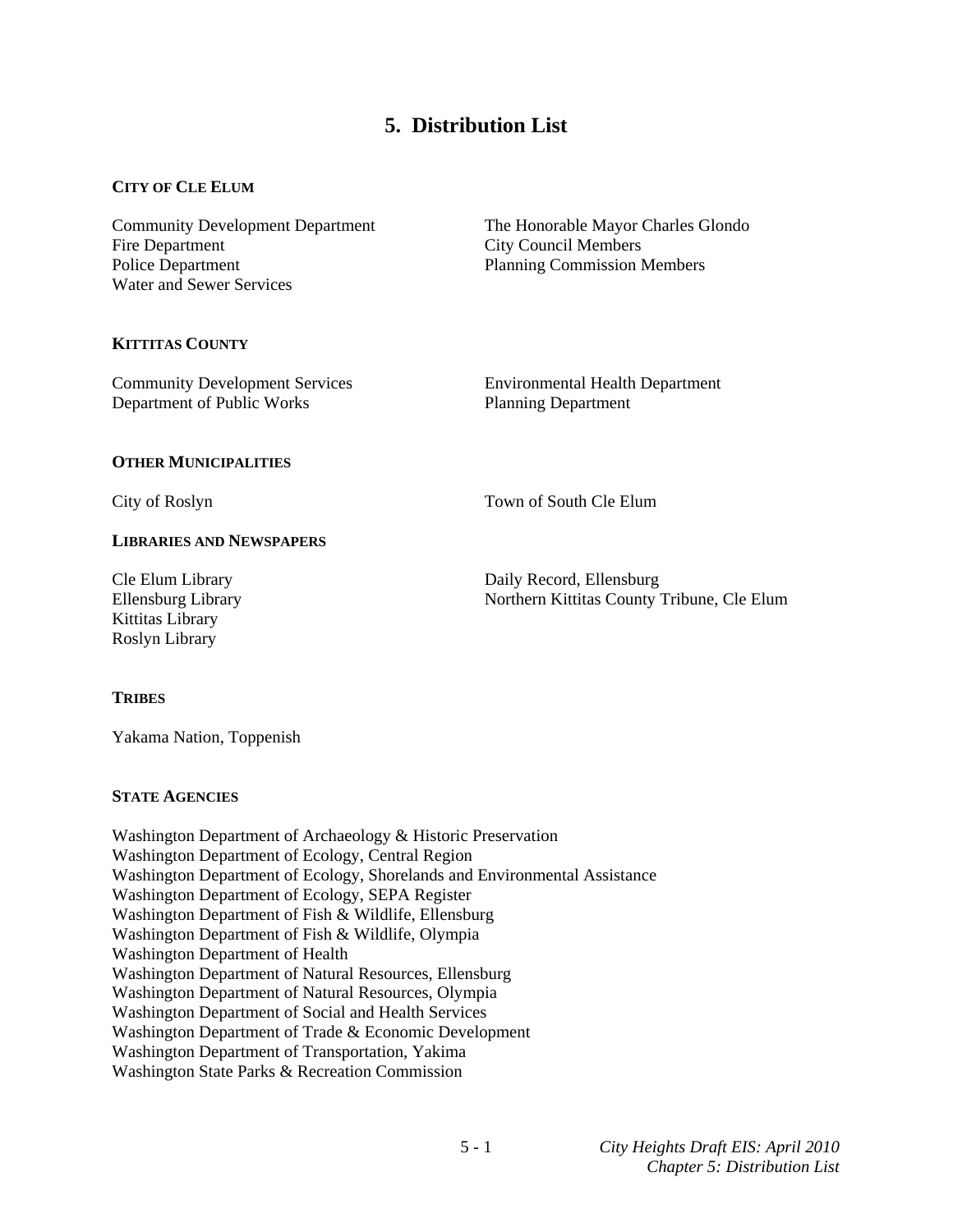#### **FEDERAL AGENCIES**

Bureau of Land Management, Wenatchee Bureau of Reclamation, Yakima Federal Emergency Management Agency, Bothell U.S. Forest Service, Cle Elum

#### **OTHER AGENCIES AND ORGANIZATIONS**

Burlington Northern Railroad, Fort Worth Kittitas County Association of Realtors Central Washington Homebuilders **Kittitas County Audubon Society** Central Washington University Kittitas County Conservation District Cle Elum Chamber of Commerce Kittitas Valley League of Women Voters Cle Elum Improvement Association Life Support Coal Mines Trail Association **Mountains to Sound Greenway** Columbia Basin Railroad Plum Creek Timber Company Emergency Medical Care and Trauma Council RIDGE Farm Bureau, Ellensburg **Roslyn Business Association** Kittitas County Action Council Suncadia

## **PUBLIC SERVICES AND UTILITIES**

Ellensburg School District Inland Telephone Kittitas County Fire District #3, Easton Kittitas County PUD Kittitas County Fire District #6, Roslyn Puget Sound Energy, Ellensburg Kittitas County Fire District #7, Cle Elum Owest Communications Kittitas County Hospital District #1 R&R Cable Kittitas County Hospital District #2 Kittitas County Sheriff's Department Thorp Public Schools Waste Management of Ellensburg Water District #2 Water District #5

Cle Elum-Roslyn School District Bonneville Power Administration, Ellensburg Bonneville Power Administration, Mead

#### **APPLICANT AND APPLICANT'S LEGAL COUNSEL**

Northland Resources, Cle Elum Groff & Murphy, PLLC

#### **CONSULTANTS**

Aspect Consulting: Bill Sullivan Huibregtse, Louman Associates Aspect Consulting: Tim Flynn Property Counselors, Greg Easton Encompass Engineering & Surveying Reiss-Landreau Research, Chris Landreau ESM Consulting Engineers: Ray Miller SubTerra, Inc., Chris Breeds GCH Planning & Landscape Architecture Vicki Morris Consulting Services Heffron Transportation: Marni Heffron

Shallbetter Law

Environ International Corp: Richard Steffel Sewall Wetland Consulting, Inc., Ed Sewall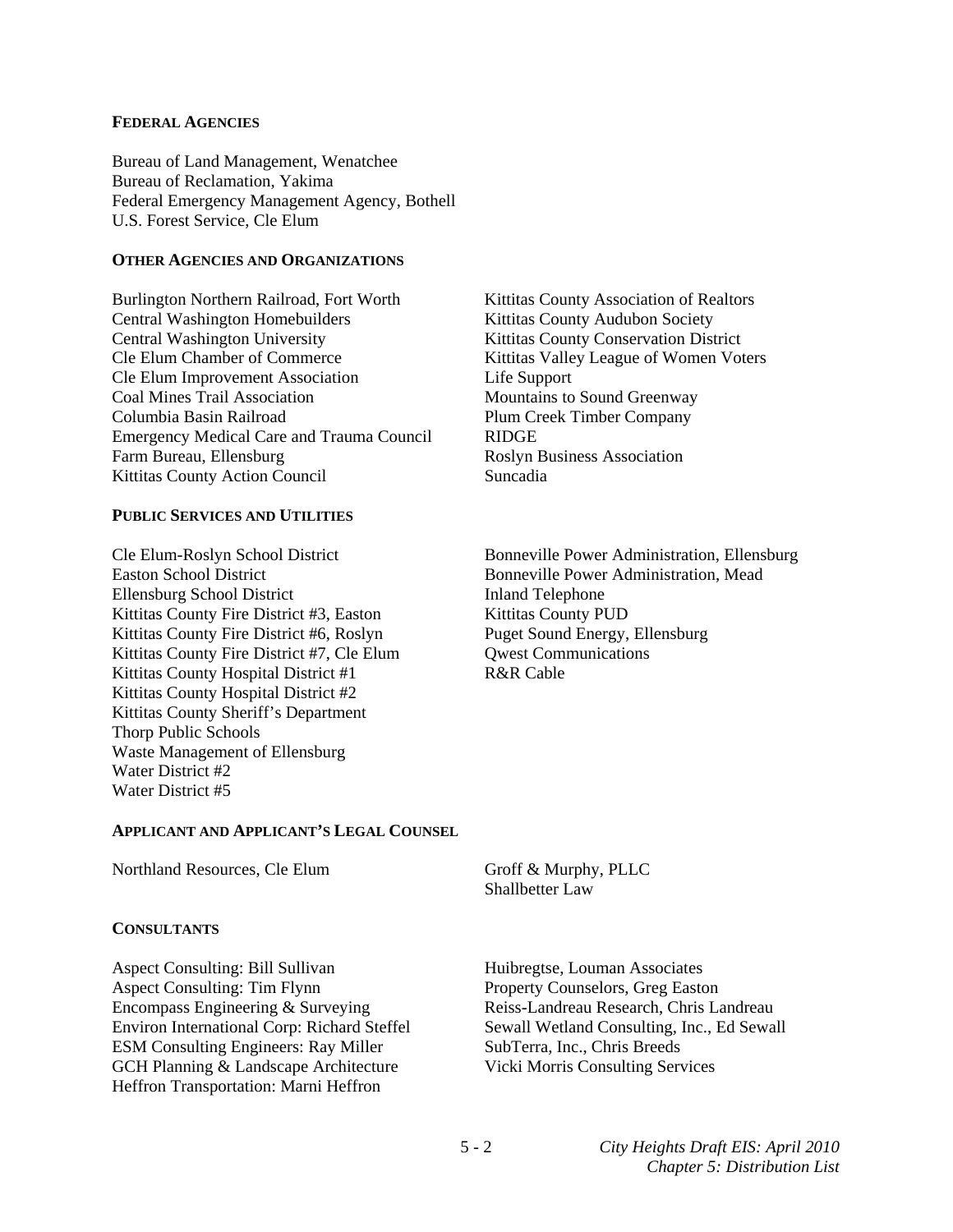#### **INTERESTED PARTIES**

Chad Bala, Terra Design Group Don Owens Melissa and Jim Briggs Doug Owens Patrick Deneen Bonnie Reay Paul Eisenberg Suzanne Reffler Larry Fudacz Steve Rogers Bradley, Gau Kathy Stancik Lafe Hermansen, Core Design, Inc. Ron Stiffler Tina Lambert Linda Uptain Diane Olson Wayne & Connie Wanechek Christine Oxley Natalie Williams

#### **PROPERTY OWNERS WITHIN 300 FEET**

John E Abramowski Mary E Lutz Jeremy Amick Carolyn MacNab John C Anderson Maxine Madsen Cory W Andrus Michael W Mankus Chad Bala Claudette Maybo Gregory A Barr Teresa M McCoy<br>
Jerold D Barton Thomas A McKni Dennis C Berquist MDJ Development Inc. Gary R Berndt Michael E Miller Heidi L. Bierek John Morrow Michael G Bisom Florence Navarre Jack P Blum Jr George S Navarre Nannette Blum Kathleen D Nesse Sidney D Boren Bianca L Oddone Donna Boston Harry W Oravetz Hugh Brannon Don Owens Mark Brickell Douglas M Owens Melvin A Camarata Ramon Owens Ron L Carlson Richard Owens Christian Life Assembly Bradford Page Cle Elum Estates LLC<br>
John W. Page Trustees George C Cockill III Warren A Perry Cooper Pass LLC James Pittman Earl F Cox David Porter Jerry L Culbertson PQD Construction Inc. Robert E Curtis Jason M Pratt Ron Dalle Larry D Putnam Paul D Dearmin Mark V Randelman

Thomas A McKnight Donald Baucom Thomas P McMenemon Marilyn Bolles Northland Investments Inc. Brant W Briody **Owens & Sons Inc. c/o Janet Owens** Jane Colvin Peterson Investment Properties LLC Arturo E. Davila **Milliam S Randall Trust**